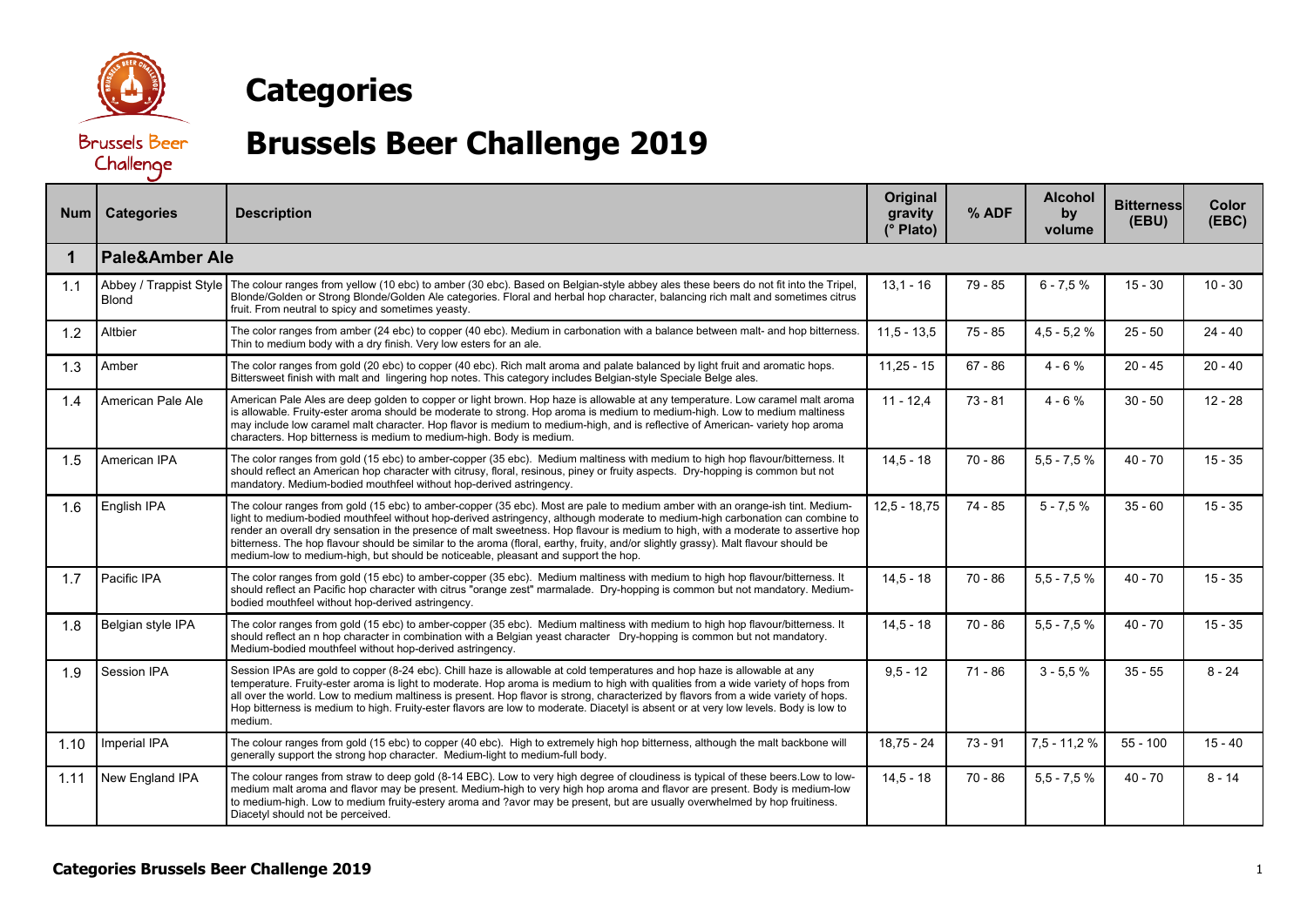| <b>Num</b> | <b>Categories</b>                     | <b>Description</b>                                                                                                                                                                                                                                                                                                                                                                                                                                                                                                                                                                                                                                                                                                                                                                                                                                                                                                        | <b>Original</b><br>gravity<br>(° Plato) | % ADF     | <b>Alcohol</b><br>by<br>volume | <b>Bitterness</b><br>(EBU) | Color<br>(EBC) |
|------------|---------------------------------------|---------------------------------------------------------------------------------------------------------------------------------------------------------------------------------------------------------------------------------------------------------------------------------------------------------------------------------------------------------------------------------------------------------------------------------------------------------------------------------------------------------------------------------------------------------------------------------------------------------------------------------------------------------------------------------------------------------------------------------------------------------------------------------------------------------------------------------------------------------------------------------------------------------------------------|-----------------------------------------|-----------|--------------------------------|----------------------------|----------------|
| 1.12       | Kölsch                                | The colour ranges from straw (6 ebc) to yellow (12 ebc). It has a slightly dry, subtly sweet softness on the palate, yet it remains<br>crisp. Good, dense head retention is desirable. A light fruitiness may be apparent, but is not necessary for this style. Hop character<br>should be floral, herbal and clean.                                                                                                                                                                                                                                                                                                                                                                                                                                                                                                                                                                                                      | $11 - 12.5$                             | $83 - 88$ | $4.5 - 5.5%$                   | $18 - 25$                  | $6 - 12$       |
| 1.13       | (Belgian style) Tripel                | The colour ranges from yellow (10 ebc) to amber (25 ebc). Bottle-conditioned versions may have slight cloudiness. Foam should be<br>compact, abundant and stable. Complex with moderate spiciness, moderate fruity estesr (banana) and low alcohol and hop<br>aromas. Often spicy and peppery in character. Use of sugar increases attenuation and dryness. Carbonation is normally medium to<br>high. Esters are often reminiscent of citrus fruits such as oranges or lemons, but may sometimes have a slight banana character. A<br>low yet distinctive spicy, floral, sometimes perfumy hop character is common. Bitterness is typically medium to high from a<br>combination of noble hop bitterness and yeast-produced phenolics.                                                                                                                                                                                   | $16 - 23$                               | $80 - 93$ | $7.5 - 10.5 %$                 | $20 - 40$                  | $10 - 33$      |
| 1.14       | <b>Traditional Saison</b>             | The colour ranges from pale yellow (6 ebc) to amber (+/-30 ebc). A seasonal summer style originally produced mainly in Wallonia,<br>the French-speaking part of Belgium. Originally brewed at the end of the cool season to last through the warmer months before<br>refrigeration was common. It's a light to medium strength ale with a rustic character, well-hopped, highly attenuated, fruity and dry<br>with a quenching acidity. Some wild yeast character and/or sour-acidic character is desired but remains in balance and well-<br>integrated with other flavours. Phenolic flavors can be present but are not mandatory and should be well-integrated. Use of raw<br>grains and/or spices is optional but allowed. If spices are used, they must not overpower the other aroma-flavour components. ABV<br>is low to medium and ranges from 3,5 to 5,5% ABV.                                                   | $8 - 13$                                | $69 - 73$ | $3.5 - 5.5 %$                  | $20 - 35$                  | $6 - 30$       |
| 1.15       | Modern Saison                         | The colour ranges from pale yellow (6 ebc) to amber (+/-30 ebc). A seasonal summer style originally produced mainly in Wallonia,<br>the French-speaking part of Belgium. Despite a rustic character, they are a cleaner and somehow stronger version than the<br>Traditional Saisons. It's a medium to high strength ale, well-hopped, highly attenuated, fruity and dry, sometimes with a quenching<br>acidity. Phenolic flavors can be present but are not mandatory and should be well-integrated. A minimal wild yeast character and/or<br>sour-acidic character is acceptable if in balance and well-integrated with other flavours. Use of raw grains and/or spices is optional<br>but allowed. If spices are used, they must not overpower the other aroma-flayour components. They can be quite bitter (up to 60<br>EBU when young if the bitterness is fine). ABV is medium to high and ranges from 5 to 7% ABV. | $12 - 16$                               | $85 - 89$ | $5 - 7%$                       | $20 - 55$                  | $6 - 30$       |
| 1.16       | Double Saison                         | The colour ranges from pale yellow (6 ebc) to amber (+/-30 ebc). A seasonal summer style originally produced mainly in Wallonia,<br>the French-speaking part of Belgium. Despite a rustic character, they are a cleaner and somehow stronger version than the<br>Traditional Saisons, It's a medium to high strength ale, well-hopped, highly attenuated, fruity and dry, sometimes with a quenching<br>acidity. Phenolic flavors can be present but are not mandatory and should be well-integrated. A minimal wild yeast character and/or<br>sour-acidic character is acceptable if in balance and well-integrated with other flavours. Use of raw grains and/or spices is optional<br>but allowed. If spices are used, they must not overpower the other aroma-flavour components. They can be quite bitter (up to 60<br>EBU when young if the bitterness is fine). ABV is medium to high and ranges from 6 to 9% ABV. | $14 - 20$                               | $85 - 89$ | $6 - 9%$                       | $20 - 60$                  | $6 - 30$       |
| 1.17       | <b>Bitter</b>                         | The colour ranges from yellow (10 ebc) to gold-amber (25 ebc). Medium bitterness, light to medium body, and low to medium<br>residual malt sweetness. Hop flavour and aroma character may be evident at the brewer's discretion. Mild carbonation traditionally<br>characterizes draft-cask versions, but in bottled versions, a slight increase in carbon dioxide content is acceptable.                                                                                                                                                                                                                                                                                                                                                                                                                                                                                                                                 | $8 - 9.5$                               | $71 - 81$ | $3 - 4 %$                      | $25 - 30$                  | $10 - 25$      |
| 1.18       | <b>Best Bitter</b>                    | The colour ranges from yellow (12 ebc) to amber (28 ebc). Best bitter is more robust than ordinary bitter. Hop bitterness should be<br>medium and absent of harshness. Mild carbonation traditionally characterizes draft-cask versions, but in bottled versions, a slight<br>increase in carbon dioxide content is acceptable.                                                                                                                                                                                                                                                                                                                                                                                                                                                                                                                                                                                           | $9.5 - 11.5$                            | $81 - 84$ | $4 - 5%$                       | $28 - 40$                  | $12 - 28$      |
| 1.19       | Light Bitter<br>Blond/Golden Ale      | The colour ranges from gold (10 ebc) to gold-amber (25 ebc). A moderate-strength ale that has a subtle complexity, slightly sweet,<br>floral and herbal hop flavour with a dry to hopbitter finish.                                                                                                                                                                                                                                                                                                                                                                                                                                                                                                                                                                                                                                                                                                                       | $12.5 - 14$                             | $81 - 87$ | $5.5 - 6.5%$                   | $15 - 40$                  | $10 - 25$      |
| 1.20       | <b>Bitter Blond/Golden</b><br>Ale     | The colour ranges from gold (15 ebc) to gold-amber (25 ebc). A moderate-strength ale that has a subtle complexity, slightly sweet,<br>floral and herbal hop flavour with a dry to hopbitter finish.                                                                                                                                                                                                                                                                                                                                                                                                                                                                                                                                                                                                                                                                                                                       | $13.5 - 17$                             | $75 - 88$ | $6 - 8%$                       | $25 - 45$                  | $15 - 25$      |
| 1.21       | Strong/Extra Special<br><b>Bitter</b> | The colour ranges from gold (15 ebc) to amber-copper (35 ebc). Extra special bitter (often bottled as Pale Ale) possesses medium<br>to strong hop qualities in aroma, flavour, and bitterness. The residual malt and defining sweetness of this richly flavoured, full-<br>bodied bitter is more pronounced than in other bitters.                                                                                                                                                                                                                                                                                                                                                                                                                                                                                                                                                                                        | $11.5 - 15$                             | $77 - 87$ | $4.5 - 6%$                     | $25 - 45$                  | $15 - 35$      |
| 1.22       | Strong<br>Blonde/Golden Ale           | The colour ranges from straw (6 ebc) to golden (20 ebc). Very light body for a beer of its alcoholic strength. Often brewed with light<br>colored Belgian "candy" sugar, these beers are highly attenuated, highly carbonated a have a very prominent foam. The perception<br>of noble hop aroma & bitterness is medium to medium -high. These beers are normally low in pH and have a Champagne-like<br>character.                                                                                                                                                                                                                                                                                                                                                                                                                                                                                                       | $16 - 23$                               | $82 - 95$ | $7.5 - 10%$                    | $15 - 35$                  | $6 - 20$       |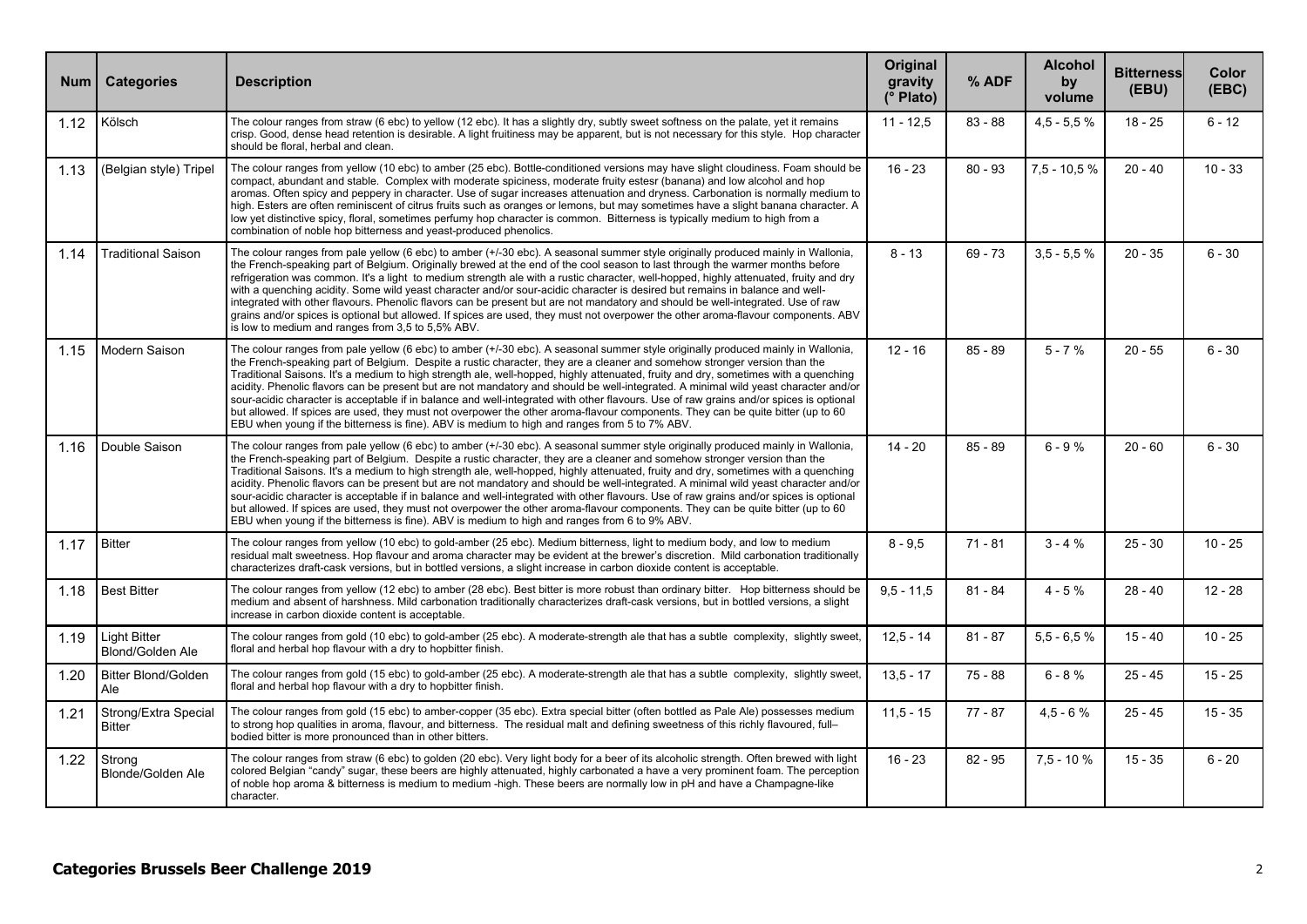| <b>Num</b>     | <b>Categories</b>                        | <b>Description</b>                                                                                                                                                                                                                                                                                                                                                                                                                                    | Original<br>gravity<br>(° Plato) | % ADF     | <b>Alcohol</b><br>by<br>volume | <b>Bitterness</b><br>(EBU) | Color<br>(EBC) |
|----------------|------------------------------------------|-------------------------------------------------------------------------------------------------------------------------------------------------------------------------------------------------------------------------------------------------------------------------------------------------------------------------------------------------------------------------------------------------------------------------------------------------------|----------------------------------|-----------|--------------------------------|----------------------------|----------------|
| 1.23           | Bières de Garde<br>ambrée                | The colour ranges from amber (25 ebc) to copper (40 ebc). They are light to medium in body. This style of beer is characterized by<br>a toasted malt aroma, malt sweetness in flavour, and low to medium hop bitterness. Floral and herbal hop aromas and flavours<br>should be low to medium. Fruity esters can be light to medium in intensity.                                                                                                     | $15 - 19$                        | 77 - 88   | $6,5 - 8%$                     | $20 - 30$                  | $25 - 40$      |
| 1.24           | American IPA (Less<br>than 6.5 ABV)      | The color ranges from gold (15 ebc) to amber-copper (35 ebc). Medium maltiness with medium to high hop flavour/bitterness. It<br>should reflect an American hop character with citrusy, floral, resinous, piney or fruity aspects. Dry-hopping is common but not<br>mandatory. Medium-bodied mouthfeel without hop-derived astringency.                                                                                                               | $14 - 18$                        | $70 - 86$ | $5.5 - 6.5%$                   | $40 - 70$                  | $15 - 35$      |
| 1.25           | American IPA (Higher<br>than 6.5 ABV)    | The color ranges from gold (15 ebc) to amber-copper (35 ebc). Medium maltiness with medium to high hop flavour/bitterness. It<br>should reflect an American hop character with citrusy, floral, resinous, piney or fruity aspects. Dry-hopping is common but not<br>mandatory. Medium-bodied mouthfeel without hop-derived astringency.                                                                                                               | $14.5 - 18$                      | $70 - 86$ | $6.5 - 7.5%$                   | $40 - 70$                  | $15 - 35$      |
| $\overline{2}$ | <b>Dark Ale</b>                          |                                                                                                                                                                                                                                                                                                                                                                                                                                                       |                                  |           |                                |                            |                |
| 2.1            | Dubbel                                   | Abbey / Trappist Style   The colour ranges from copper (40 ebc) to a translucent deep dark brown (100 ebc). Medium to high carbonation with good clarity<br>and foam stability. Malty/candy sugar/caramel aroma with some esters and low to medium noble hop bitterness in the flavour.<br>Addition of sugars results in a well-attenuated and dry finishing beer. Moderately strong and complex.                                                     | $14.5 - 18$                      | $72 - 89$ | $6 - 7,5 %$                    | $15 - 25$                  | $40 - 100$     |
| 2.2            | Brown Ale                                | The colour ranges from amber-copper (35 ebc) to dark copper-brown (70 ebc) in color. They have a medium body and a dry to<br>sweet maltiness with very little hop flavour or aroma. Fuity-estery flavors are acceptable but should be in balance with malt<br>flavours.                                                                                                                                                                               | $10 - 15$                        | $65 - 80$ | $4 - 6%$                       | $15 - 25$                  | $35 - 70$      |
| 2.3            | Dark/Black IPA                           | The colour ranges from dark copper-bruin (60 ebc) to a translucent deep dark brown (100 ebc). Dark IPA has medium high to high<br>bitterness, flavour and aroma with a medium-high alcohol content. Despite the dark colour it remains a hop-dominated and estery<br>IPA. Roastiness and astringency is minimal and in the background. Dark colour is created using de-bittered dark malts or dark beer<br>extract. Well-balanced with a medium body. | $14.5 - 18$                      | $73 - 83$ | $6 - 7.5%$                     | $50 - 70$                  | $60 - 100$     |
| 2.4            | <b>Oud Bruin (Flanders</b><br>Brown Ale) | The colour ranges from copper (40 ebc) to to a translucent deep dark brown (100 ebc). A malty, fruity, sweet & lactic sour ale. pH is<br>typically <3.8. It should not exhibit wood, wild yeast, acetic or fruit characters. Beers with these characteristics should be entered in<br>other categories.                                                                                                                                               | $10.5 - 20$                      | $75 - 91$ | $4 - 9%$                       | $5 - 20$                   | $40 - 100$     |
| 2.5            | Strong Dark Ale                          | The colour ranges from copper (40 ebc) to a translucent deep dark brown (100 ebc). A very rich, very strong and complex ale. Hop<br>aroma, flavour and bitterness is low to medium with malt, esters and alcohol in the foreground. Higher alcohol versions may be<br>warming in mouthfeel but not hot or aggressive. Low to no diacetyl. Herbs and spices may be used but they should be delicate in<br>character. Commonly called Quadrupel.        | $18 - 24$                        | $77 - 88$ | $8 - 13%$                      | $15 - 35$                  | $40 - 100$     |
| 3              | <b>Red Ale</b>                           |                                                                                                                                                                                                                                                                                                                                                                                                                                                       |                                  |           |                                |                            |                |
| 3.1            | American Red Ale                         | The colour ranges from amber (22 ebc) to copper (40 ebc). Chill haze is allowable. Fruity-ester aromas are low and hop aroma is<br>medium. Medium-high to high maltiness with low to medium caramel character. American hop character is evident and hop<br>bitterness is medium to medium-high. Low levels of fruity-ester flavors are acceptable. Diacetyl if present should be minimal.<br>Medium to medium-high body.                             | $12 - 14.5$                      | 70 - 79   | $4.4 - 6.1%$                   | $30 - 45$                  | $22 - 40$      |
| 3.2            | Irish Red Ale                            | The colour ranges from gold-amber (25 ebc) to copper (40 ebc). These ales have a medium hop bitterness and flavor combined<br>with a balanced caramel-roast malt character. Low to medium body with no to low diacetyl.                                                                                                                                                                                                                               | $9 - 12$                         | $75 - 85$ | $4 - 5.5%$                     | $20 - 30$                  | $25 - 40$      |
| 3.3            | <b>Oud Rood (Flanders)</b><br>Red Ale)   | The colour ranges from dark copper-bruin (60 ebc) to a translucent deep dark brown (90 ebc). This light- to medium-bodied red<br>ale is characterized by a slight to strong lactic and acetic sourness, intense fruitiness, solvent-like tones and an oak-like or woody<br>character. It should not exhibit wild yeast or clearly recognizable (added) fruit characters. Beers with these characteristics should be<br>entered in other categories.   | $11 - 17$                        | $65 - 87$ | $4.5 - 7%$                     | $7 - 20$                   | $60 - 90$      |
| 4              | Lager                                    |                                                                                                                                                                                                                                                                                                                                                                                                                                                       |                                  |           |                                |                            |                |
| 4.1            | American-Style<br>Pilsner                | The colour ranges from straw (6 ebc) to yellow (12 ebc). A substantial Pilsner that can stand up to the classic European Pilsners,<br>but exhibiting the native American grains (up to 25% corn or rice) and traditional European hops available to German brewers who<br>initially brewed it in the USA. DMS and/or diacetyl should not be perceived.                                                                                                | $11 - 15$                        | $77 - 84$ | $4,5 - 6%$                     | $25 - 40$                  | $6 - 12$       |
| 4.2            | Bohemian-Style<br>Pilsner                | The colour ranges from yellow (10 ebc) to gold (14 ebc). Traditional Bohemian pilseners are medium-bodied. This style balances<br>moderate bitterness, a floral, herbal type hop aroma and flavour with a malty, biscuity, slightly sweet, medium body. Very low levels<br>of diacetyl and DMS are acceptable.                                                                                                                                        | $11 - 14$                        | $72 - 84$ | $4 - 5.5%$                     | $30 - 40$                  | $10 - 14$      |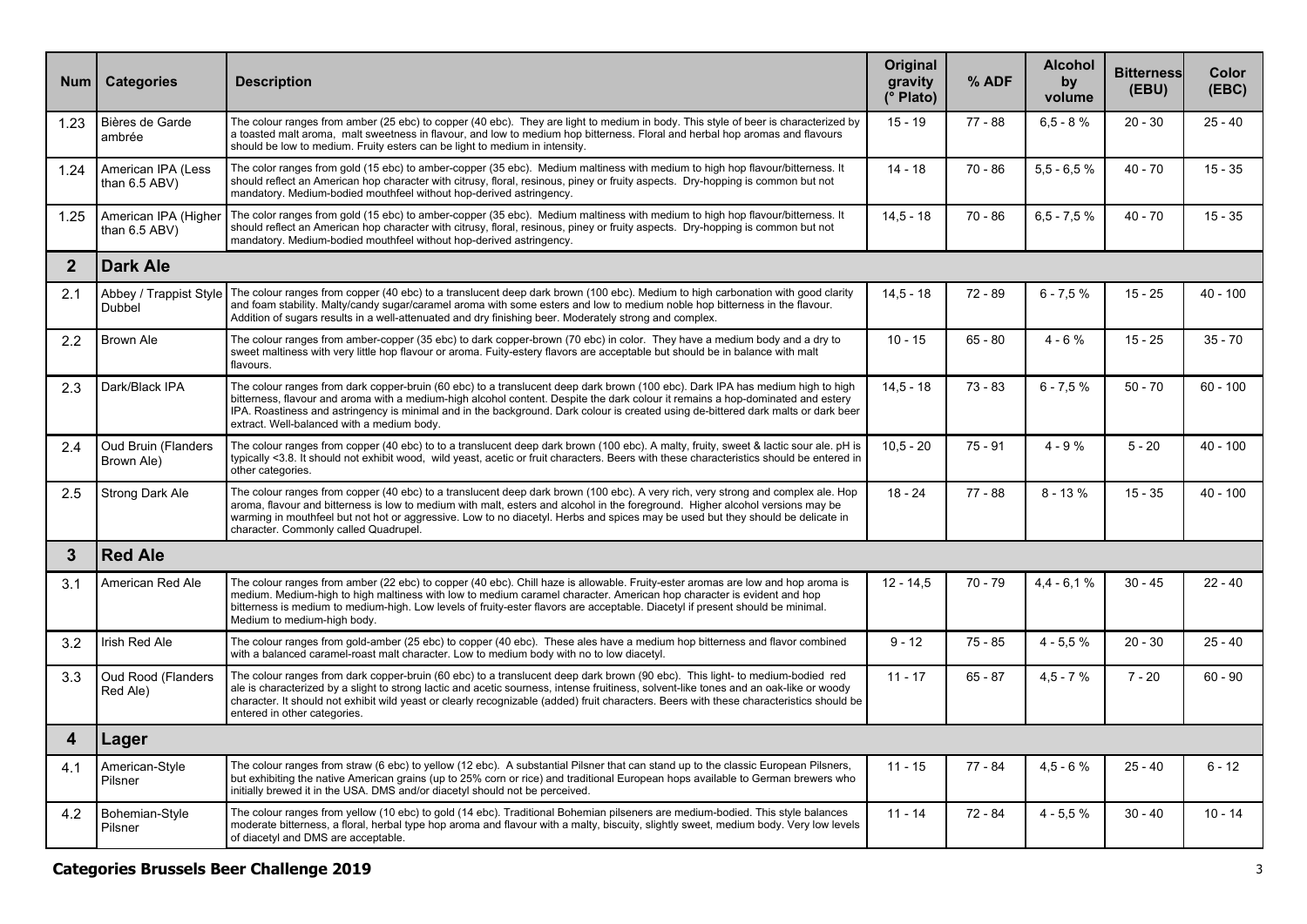| <b>Num</b> | <b>Categories</b>                               | <b>Description</b>                                                                                                                                                                                                                                                                                                                                                                                                                                                                                                        | Original<br>gravity<br>(° Plato) | % ADF      | <b>Alcohol</b><br>by<br>volume | <b>Bitterness</b><br>(EBU) | Color<br>(EBC) |
|------------|-------------------------------------------------|---------------------------------------------------------------------------------------------------------------------------------------------------------------------------------------------------------------------------------------------------------------------------------------------------------------------------------------------------------------------------------------------------------------------------------------------------------------------------------------------------------------------------|----------------------------------|------------|--------------------------------|----------------------------|----------------|
| 4.3        |                                                 | German-Style Pilsner   The colour ranges from straw (5 ebc) to yellow (10 ebc). A classic (northern) German Pilsener is a well-hopped, crisp, clean and<br>refreshing beer that features traditional German/European hop bitterness. Low to medium body with a medium to high hop<br>bitterness from traditional European varieties. Very low DMS and/or sulphur is acceptable but diacetyl is not.                                                                                                                       | $11 - 12,5$                      | $80 - 84$  | $4.7 - 5.2 %$                  | $28 - 45$                  | $5 - 10$       |
| 4.4        | International Style<br>Pilsner                  | The colour ranges from straw (6 ebc) to yellow (8 ebc). Chill haze should not be perceived. Often brewed with adjuncts which<br>results in malt aroma being very low. Very low levels of DMS aroma and flavour are acceptable. Fruity-ester and diacetyl aromas or<br>flavours should not be perceived. Hop aroma and flavour is low. Hop bitterness is low to medium. Residual malt sweetness is very<br>low. Body is light to medium.                                                                                   | $11 - 12,5$                      | $79 - 90$  | $4,7 - 5,3 %$                  | $17 - 30$                  | $6 - 8$        |
| 4.5        | German-Style Helles<br>-/MaiBock/Doppelboc<br>k | The colour ranges from straw (8 ebc) to amber (30 ebc). Bocks are malty and toasted-nutty in aroma and flavour. Hop bitterness<br>from traditional European varieties is medium and may increase proportionately with the starting gravity. Hop flavor and aroma<br>should be low. They are medium to full-bodied beers. Fruity esters should be minimal. Diacetyl should be absent.                                                                                                                                      | $15 - 22$                        | $75 - 83$  | $6, 5 - 10 %$                  | $18 - 35$                  | $8 - 30$       |
| 4.6        | Bock/Doppelbock                                 | German-Style Dunkel   The colour ranges from amber (30 ebc) copper-brown (60 ebc). Bocks are malty and toasted-nutty in aroma and flavour. Malt-<br>based caramel is normal but may not be overpowering. Hop bitterness from traditional European varieties is medium and may<br>increase proportionately with the starting gravity. Hop flavor and aroma should be low. They are medium to full-bodied beers. Fruity<br>esters should be minimal. Diacetyl should be absent.                                             | $15.5 - 20.4$                    | $68 - 85$  | $6 - 8%$                       | $20 - 35$                  | $30 - 60$      |
| 4.7        | German-Style<br>Eisbock                         | The colour ranges from amber (30 ebc) very dark translucent brown (100 ebc). Eisbocks are very malty and caramel-sweet in<br>aroma and flavour. Hop bitterness from traditional European varieties is medium and may increase proportionately with the starting<br>gravity. Hop flavor and aroma should be low. They are full-bodied beers. Fruity esters should be minimal. Diacetyl should be<br>absent.                                                                                                                | $20.5 - 28$                      | $73 - 83$  | $8,5 - 13%$                    | $20 - 35$                  | $30 - 100$     |
| 4.8        | German-Style<br>Märzen                          | The colour ranges from yellow (8 ebc) to amber (30 ebc). This category includes: Oktoberfest-lighter in colour and slightly more<br>attenuated (similar to Dortmunder-Export) and Märzen-darker, more body and a sweet maltiness with a clean, hop bitterness from<br>traditional European varieties in the background. No diacetyl.                                                                                                                                                                                      | $12.5 - 14.7$                    | $76 - 83$  | $5 - 6%$                       | $18 - 25$                  | $8 - 30$       |
| 4.9        | Dark/Dunkel<br>(including<br>Schwarzbier)       | The colour ranges from amber-copper (35 ebc) to a translucent deep dark brown (100 ebc). These beers have a pronounced malty<br>aroma and flavour with a clean, crisp, moderate hop bitterness. This category includes: Munich Dunkles-clean and malty with no<br>diacetyl and on the lower side of this colour range, Dark Lager-darker with more caramel malt with low diacetyl in some Czech<br>versions, Schwarzbier-similar to Dark Lager in colour but more attenuated and more hoppy.                              | $11 - 13$                        | $70 - 86$  | $4.5 - 5.5%$                   | $15 - 25$                  | $35 - 100$     |
| 4.10       | <b>Helles</b>                                   | The colour ranges from straw (6 ebc) to yellow (9 ebc). It is a medium-bodied, malt-emphasized beer with a medium to high hop<br>bitterness from traditional German/European varieties. It's malt character is usually balanced with low levels of yeast produced<br>sulfur compounds. No caramel, esters or diacetyl should be perceived.                                                                                                                                                                                | $11 - 12.5$                      | $79 - 86$  | $4,6 - 5,1%$                   | $16 - 25$                  | $6 - 9$        |
| 4.11       | lce                                             | The color ranges from light straw (4 ebc) to gold (14 ebc). Its body is low to medium and has low residual malt sweetness. It has<br>few or no adjuncts. Hop bitterness is low but certainly perceptible. Hop aroma and flavour are low. Fruity esters or diacetyl should<br>not be perceived.                                                                                                                                                                                                                            | $10 - 15$                        | $86 - 102$ | $4.7 - 6%$                     | $7 - 20$                   | $4 - 14$       |
| 4.12       | Light Lager                                     | The colour ranges from light straw (3 ebc) to yellow (8 ebc). These beers are light in body and high in carbonation. Corn, rice, or<br>other grain or sugar adjuncts are often used. Very neutral in flavour. Hop bitterness, flavour and aroma is negligible to very low.                                                                                                                                                                                                                                                | $6 - 10.5$                       | 79 - 106   | $3.5 - 4.5%$                   | $7 - 16$                   | $3 - 8$        |
| 4.13       | Hoppy Lager                                     | Hoppy lager combines intense hop aromatics with the crisp drinkability of a classic lager. The colour ranges from straw (5 ebc) to<br>yellow (10 ebc). A hoppy lager is a well-hopped, crisp, clean and refreshing beer that features hop bitterness. Low to medium<br>body with a medium to high hop bitterness from both traditional European varieties and new world varietes. Very low DMS and/or<br>sulphur is acceptable but diacetyl is not.                                                                       | $10 - 17$                        | <b>NVT</b> | $4.5 - 8.5%$                   | $35 - 70$                  | $5 - 10$       |
| 4.14       | Vienna Lager                                    | Copper to reddish-brown (20-36 EBC). Characterized by malty aroma and light malt sweetness, which should have a lightly toasted<br>malt character.<br>Hoparoma is very low to low, derived from noble-type hops. Bitterness is low to medium-low. DMS, diacetyl, and fruity esters<br>should not be perceived.                                                                                                                                                                                                            | $11.4 - 13.8$                    | <b>NVT</b> | $4,8 - 5,4 %$                  | $22 - 28$                  | $20 - 36$      |
| 5          | <b>Stout/Porter</b>                             |                                                                                                                                                                                                                                                                                                                                                                                                                                                                                                                           |                                  |            |                                |                            |                |
| 5.1        | Porter                                          | The colour ranges from dark copper-bruin (75 ebc) to to very dark non-translucent brown (125 ebc). Dark grain, coffee and<br>chocolate aroma and palate with a balanced hop bitterness. Long and quenching finish, becoming dry and hoppy with dark grain<br>character. This category includes: (Brown) Porter- medium body with enough esters to balance the malt bitterness, and Robust<br>Porter- medium to full-bodied with more malt character and alcohol. Burnt/charcoal, DMS or diacetyl should not be perceived. | $10 - 16,5$                      | $72 - 80$  | $4 - 7%$                       | $15 - 35$                  | 75 - 125       |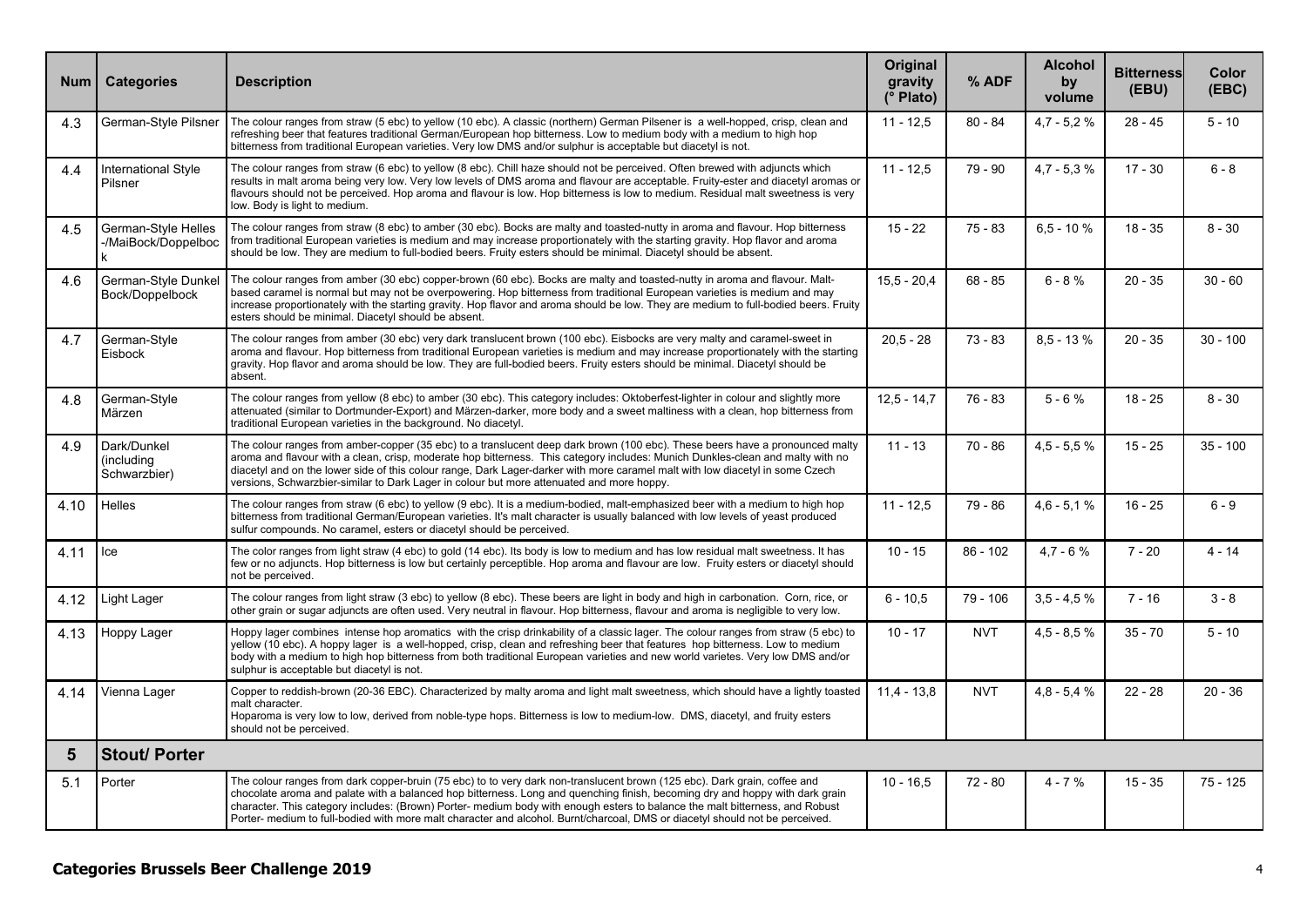| Num            | <b>Categories</b>             | <b>Description</b>                                                                                                                                                                                                                                                                                                                                                                                                               | <b>Original</b><br>gravity<br>(° Plato) | % ADF     | <b>Alcohol</b><br>by<br>volume | <b>Bitterness</b><br>(EBU) | Color<br>(EBC) |  |  |
|----------------|-------------------------------|----------------------------------------------------------------------------------------------------------------------------------------------------------------------------------------------------------------------------------------------------------------------------------------------------------------------------------------------------------------------------------------------------------------------------------|-----------------------------------------|-----------|--------------------------------|----------------------------|----------------|--|--|
| 5.2            | <b>Baltic Porter</b>          | The colour ranges from dark copper-brown (65 ebc) to non-translucent deep dark brown-black (230 ebc). A cold-fermented and<br>cold lagered beer brewed with lager yeast. Very neutral lager character with distinctive caramelized sugars, licorice and chocolate-<br>like character from use of roasted malts and dark sugars.                                                                                                  | $16.5 - 22$                             | $69 - 84$ | $6,5 - 9%$                     | $20 - 40$                  | 65 - 230       |  |  |
| 5.3            | Dry Stout                     | The colour ranges from very dark translucent brown (115 ebc) to very dark non-translucent brown (200 ebc). An initial malt and light<br>caramel flavour profile with a distinctive dry-roasted bitterness in the finish. Dry-roasted character is achieved through the use of<br>roasted barley. Light to medium body. Fruity esters are minimal and overshadowed by malt, high hop bitterness, and roasted<br>barley character. | $9 - 12$                                | $77 - 84$ | $4 - 5%$                       | $30 - 40$                  | $115 - 200$    |  |  |
| 5.4            | <b>Oatmeal Stout</b>          | The colour ranges from very dark translucent brown (115 ebc) to very dark non-translucent brown (200 ebc). They include oatmeal<br>in their grist, resulting in a full flavour and a smooth profile that is rich without being grainy. Bitterness is moderate, not high. Hop<br>flavour and aroma are optional but should not overpower.                                                                                         | $9.5 - 14$                              | $65 - 78$ | $3.8 - 6%$                     | $15 - 40$                  | $115 - 200$    |  |  |
| 5.5            | Russian Imperial<br>Stout     | The colour is a very dark non-translucent brown-black that ranges from (125 ebc) to (450 ebc). Rich and complex, with variable<br>amounts of roasted grains, maltiness, fruity esters, hops, and alcohol. Diacetyl should not be perceived.                                                                                                                                                                                      | $18 - 27$                               | $68 - 81$ | $8 - 15%$                      | $35 - 95$                  | 125 - 450      |  |  |
| 5.6            | American Stout                | The colour ranges from dark copper-bruin (80 ebc) to to non-translucent deep dark brown-black (300 ebc). They have an initial mall<br>sweetness and caramel flavour with a dry-roasted bitterness in the finish. Despite this astringency is low and not agressive. Hop<br>bitterness is medium to high often with a distinct American citrus-piney and/or resiny hop character. Diacetyl should not be<br>perceived.            | $13 - 17,5$                             | $70 - 80$ | $4,5 - 7,5 %$                  | $40 - 80$                  | $80 - 300$     |  |  |
| 5.7            | Stout export                  | The colour ranges from very dark translucent brown (115 ebc) to very dark non-translucent brown (250 ebc). A moderately strong,<br>roasty ale. Tropical/Foreign versions can be quite sweet, while other versions can be drier and fairly robust. Often brewed with<br>adjuncts and sugar. Associations with dried fruit, rum and even molasses. Minimal to no diacetyl may be perceived.                                        | 14 - 18.75                              | $73 - 84$ | $5.5 - 8%$                     | $30 - 70$                  | $115 - 250$    |  |  |
| 6              | <b>Wheat</b>                  |                                                                                                                                                                                                                                                                                                                                                                                                                                  |                                         |           |                                |                            |                |  |  |
| 6.1            | Dunkel Weizen                 | The colour ranges from deep amber (30 ebc) to dark copper (55 ebc). Aroma and flavour can be described as yeasty, cloves-<br>slightly smokey-vanilla and/or banana-like. It has a low-medium sweet maltiness and a chocolate-like character from roasted malt.<br>It is well attenuated, very highly carbonated and hop bitterness is low.                                                                                       | $11,5 - 14$                             | 78 - 84   | $4.5 - 5.9%$                   | $8 - 18$                   | $30 - 55$      |  |  |
| 6.2            | Dunkel Weizen<br>(doppel)bock | The colour ranges from copper (40 ebc) to dark copper-brown (80 ebc). Aroma and flavour can be described as yeasty, cloves-<br>slightly smokey-vanilla and/or banana-like. It also has a distinct sweet maltiness and a chocolate-like character from roasted malt.<br>It has medium attenuation, is very highly carbonated and the hop bitterness is low.                                                                       | $16,1 - 19,3$                           | $70 - 77$ | $6 - 8%$                       | $10 - 20$                  | $40 - 80$      |  |  |
| 6.3            | Gose                          | The colour ranges from yellow (8 ebc) to golden (18 ebc) and it is typically hazy. Aroma and flavour is acidic, lactic and citrus-like<br>with a sharp and refreshing sourness. Coriander and salt may be present at low levels. Spontaneously fermented examples may<br>exhibit horsey, leathery and earthy aromas and flavors at low levels as this beer is seldom aged and normally enjoyed when fresh.                       | $9 - 13,8$                              | $72 - 75$ | $4.3 - 5.4 %$                  | $9 - 15$                   | $8 - 18$       |  |  |
| 6.4            | Weizen                        | The colour ranges from straw (6 ebc) to amber (25 ebc). Aroma and flavour can be described as yeasty, cloves-slightly smokey-<br>vanilla and/or banana-like. Darker "Bernsteinfarbenes" versions (15-25 ebc) may have a slight caramel-bready character form<br>medium coloured malts. All are well-attenuated, very highly carbonated and have a low hop bitterness.                                                            | $11 - 14$                               | 78 - 84   | $4,5 - 5,9 %$                  | $10 - 20$                  | $6 - 25$       |  |  |
| 6.5            | Witbier                       | The colour ranges from light straw (4 ebc) to light blond (10 ebc). They are normally light in alcohol, fruity and refreshing and are<br>brewed using unmalted wheat and malted barley and may be spiced with coriander and orange peel.                                                                                                                                                                                         | $11 - 12.5$                             | $75 - 86$ | $4.3 - 5.5 %$                  | $9 - 17$                   | $4 - 10$       |  |  |
| 6.6            | DubbelWit/ Imperial<br>White  | The colour ranges from yellow (10 ebc) to amber (25 ebc). They are normally medium to high in alcohol, fruity-spicy and are<br>brewed using unmalted wheat and malted barley. Typically spiced with coriander and orange peel.                                                                                                                                                                                                   | $13.6 - 18.4$                           | 78 - 82   | $6 - 8%$                       | $9 - 17$                   | $10 - 25$      |  |  |
| 6.7            | White IPA/Hoppy<br>Weizen     | The colour ranges from yellow (10 ebc) to amber (25 ebc). They are normally medium to high in alcohol, hoppy, yeasty-spicy and<br>are brewed using malted +/or unmalted wheat, malted or unmalted oats and malted barley. White IPA's are typically a hoppier,<br>stronger Wit beer and Hoppy Weizen's are a hoppier stronger Weizen or Weizen Bock. Yeast, spice and hop characters should<br>complement and not clash.         | $13.6 - 18.4$                           | $75 - 85$ | $5.5 - 8.5%$                   | $35 - 70$                  | $10 - 25$      |  |  |
| $\overline{7}$ | <b>Flavoured beer</b>         |                                                                                                                                                                                                                                                                                                                                                                                                                                  |                                         |           |                                |                            |                |  |  |
| 7.1            | Chocolate                     | The colour ranges from straw (5 ebc) to to non-translucent deep dark brown-black (230 ebc). Chocolate beers use "dark" chocolate<br>or cocoa in any of its forms other than or in addition to hops to create a distinct (ranging from subtle to intense) character.                                                                                                                                                              | $7,5 - 26$                              | $65 - 83$ | 4 - 12 %                       | $15 - 40$                  | $5 - 230$      |  |  |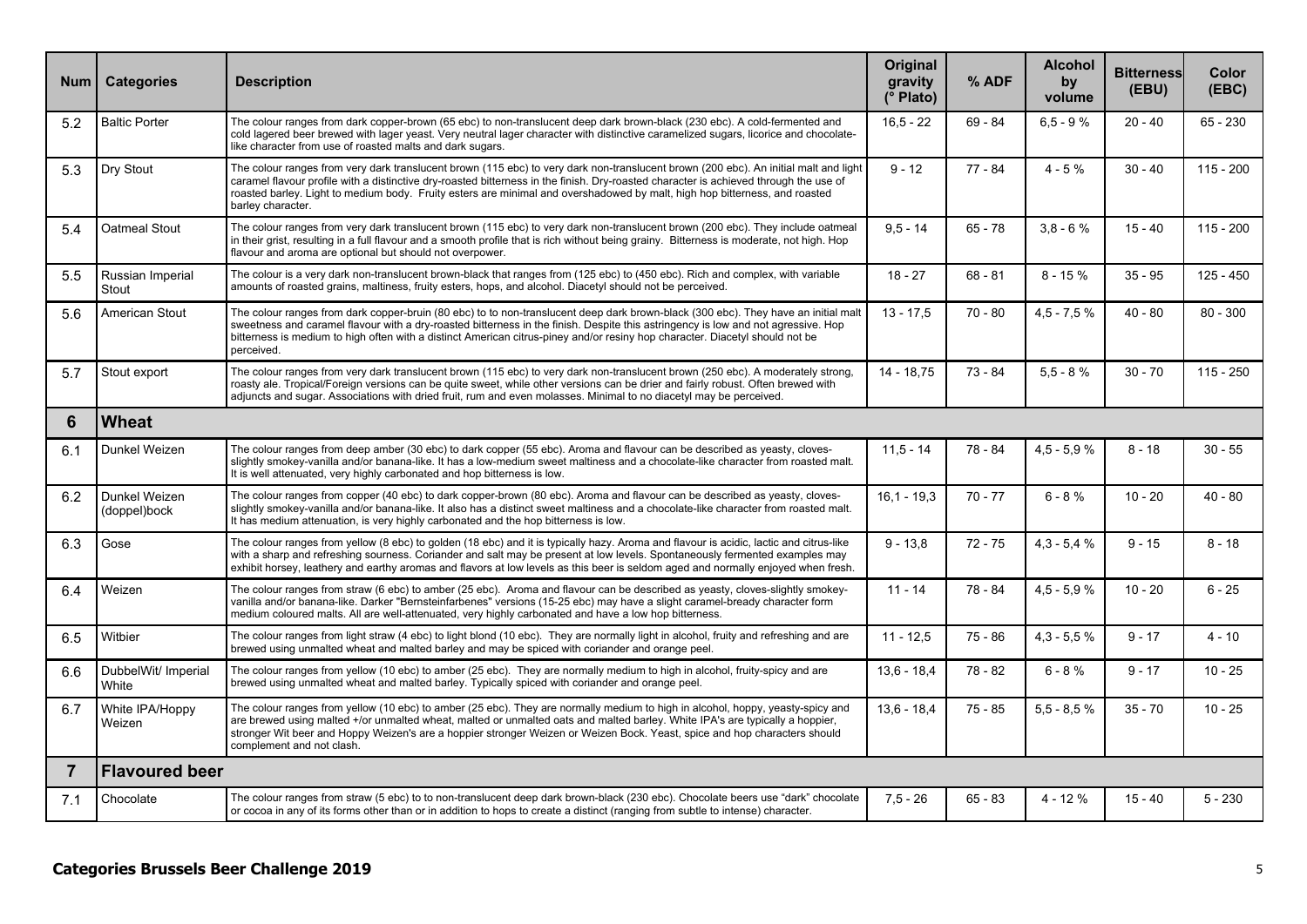| <b>Num</b> | <b>Categories</b>                       | <b>Description</b>                                                                                                                                                                                                                                                                                                                                                                                                                                                                                                                                                                 | <b>Original</b><br>gravity<br>(° Plato) | % ADF      | <b>Alcohol</b><br>by<br>volume | <b>Bitterness</b><br>(EBU) | Color<br>(EBC) |  |
|------------|-----------------------------------------|------------------------------------------------------------------------------------------------------------------------------------------------------------------------------------------------------------------------------------------------------------------------------------------------------------------------------------------------------------------------------------------------------------------------------------------------------------------------------------------------------------------------------------------------------------------------------------|-----------------------------------------|------------|--------------------------------|----------------------------|----------------|--|
| 7.2        |                                         | Old style Fruit-Lambic   The colour for traditional Kriek en Framboise ranges from golden-pink (20 ebc) to dark copper (60 ebc). The variety of fruit<br>generally determines the color though lighter-colored fruit may have little effect on the color. The fruit which has been added to the<br>beer should be the dominant aroma. A low to moderately sour/acidic character blends with aromas described as barnyard. The fruit<br>added to the beer should be evident. A low to moderate sourness and more commonly (sometimes high) acidic character should be<br>perceived. | $11.5 - 18$                             | $65 - 90$  | $3.5 - 8%$                     | $7 - 25$                   | $20 - 60$      |  |
| 7.3        | <b>Fruit Beer</b>                       | The colour ranges from yellow (10 ebc) to very dark translucent brown (100 ebc). The variety of fruit generally determines the color<br>though lighter-colored fruit may have little effect on the color. Fruit beers are any beers using fruit or fruit extracts as an adjunct in<br>any of the mash, kettle, primary or secondary fermentation, providing obvious (ranging from subtle to intense), yet harmonious, fruit<br>qualities.                                                                                                                                          | $7.5 - 26$                              | $64 - 91$  | $2.5 - 12%$                    | $5 - 70$                   | $10 - 100$     |  |
| 7.4        | Herb & Spice                            | The colour ranges from yellow (10 ebc) to very dark translucent brown (100 ebc). Herb and spice beers use herbs or spices other<br>than or in addition to hops to create a distinct (ranging from subtle to intense) character, although individual characters of herbs<br>and/or spices used may not always be identifiable                                                                                                                                                                                                                                                       | $7.5 - 26$                              | $50 - 92$  | $2.5 - 12%$                    | $5 - 70$                   | $10 - 100$     |  |
| 7.5        | Smoked Beer                             | Any style of beer that has a smoked character. The goal is to reach a balance between the style's character and the smoky<br>properties. It is important to clearly state the type of wood or other sources of smoke used as well as the style that the beer was<br>based on.                                                                                                                                                                                                                                                                                                      | <b>NVT</b>                              | <b>NVT</b> | <b>NVT</b>                     | <b>NVT</b>                 | <b>NVT</b>     |  |
| 7.6        | Sweet/Milk Stout                        | The colour is a very dark non-translucent brown-black that ranges from (125 ebc) to (270 ebc). A very dark, sweet, full-bodied,<br>slightly roasty ale. Lactose give a sweetness that counters the traditional stout bitterness. Often tastes like sweetened espresso.                                                                                                                                                                                                                                                                                                             | $11 - 16$                               | $59 - 79$  | $3.5 - 6%$                     | $15 - 40$                  | $125 - 270$    |  |
| 7.7        | Wood/Barrel Aged                        | A wood- or barrel aged beer, is any beer, either a traditional style or a unique experimental beer, that has been aged for a period of<br>time in a wooden barrel or been in contact with wood. It is important to clearly state the type of wood or barrel used as well as the<br>style that the beer is based on.                                                                                                                                                                                                                                                                | <b>NVT</b>                              | <b>NVT</b> | <b>NVT</b>                     | <b>NVT</b>                 | <b>NVT</b>     |  |
| 7.8        | Coffee                                  | Any style of beer that has a coffee character. Coffee in any of its forms other than or in addition to hops can be used to create a<br>distinct (ranging from subtle to intense) character.                                                                                                                                                                                                                                                                                                                                                                                        | $7.5 - 26$                              | <b>NVT</b> | $4 - 12%$                      | $15 - 40$                  | <b>NVT</b>     |  |
| 7.9        | Honey Beer                              | These beers (lagers or ales) are brewed with barley malt and honey. Brewed traditional or experimental. The flavour and aroma of<br>honey should be noticeable but not cover the other ingredients. The colour ranges from blond to black.                                                                                                                                                                                                                                                                                                                                         | $7.5 - 27$                              | <b>NVT</b> | $2 - 9.5 %$                    | $0 - 100$                  | <b>NVT</b>     |  |
| 7.10       | Pumpkin ale                             | Pumpkin Beers are any range of color from pale to very dark depending on the underlying style. Clear or hazy beer is acceptable in<br>appearance. Pumpkin or squash aromas ranging from subtle to intense should be evident. Hop aroma is none to medium. Malt<br>sweetness often varies from low to medium high levels. Hop flavor is none to medium, and not overpowering pumpkin or squash<br>characters. Hop bitterness is low to medium-low. Body is variable with style.                                                                                                     | $7.5 - 26$                              | <b>NVT</b> | $2.5 - 12%$                    | $5 - 70$                   | <b>NVT</b>     |  |
| 7.13       | Wood/Barrel Aged<br>(Less Than 10 ABV)  | A wood- or barrel aged beer, is any beer, either a traditional style or a unique experimental beer, that has been aged for a period of<br>time in a wooden barrel or been in contact with wood. It is important to clearly state the type of wood or barrel used as well as the<br>style that the beer is based on.                                                                                                                                                                                                                                                                | <b>NVT</b>                              | <b>NVT</b> | <b>NVT</b>                     | <b>NVT</b>                 | <b>NVT</b>     |  |
| 7.14       | Wood/Barrel Aged<br>Higher Than 10 ABV) | A wood- or barrel aged beer, is any beer, either a traditional style or a unique experimental beer, that has been aged for a period of<br>time in a wooden barrel or been in contact with wood. It is important to clearly state the type of wood or barrel used as well as the<br>style that the beer is based on.                                                                                                                                                                                                                                                                | <b>NVT</b>                              | <b>NVT</b> | <b>NVT</b>                     | <b>NVT</b>                 | <b>NVT</b>     |  |
| 7.15       | Field beer                              | The colour ranges from pale to very dark depending on the underlying style, Clear to hazy is acceptable. Field Beers are any beers<br>incorporating vegetables as flavor or carbohydrate adjuncts in either the mash, kettle, primary or secondary fermentation. The<br>vegetable character should be in harmony with other attributes and can range from subtle to intense. Bitterness is very low to<br>medium-high.                                                                                                                                                             | <b>NVT</b>                              | <b>NVT</b> | <b>NVT</b>                     | <b>NVT</b>                 | <b>NVT</b>     |  |
| 8          | <b>Speciality Beer</b>                  |                                                                                                                                                                                                                                                                                                                                                                                                                                                                                                                                                                                    |                                         |            |                                |                            |                |  |
| 8.1        | <b>Barley Wine</b>                      | The colour ranges from amber-copper (35 ebc) to dark translucent brown-black (80 ebc). Massive vinous fruit on aroma and palate<br>with biscuity malt and hops throughout. Bittersweet in finish but with good bitter hop balance. The character of these ales can<br>change significantly over time. British versions tend to be less hopped but more attenuated than American interpretations.                                                                                                                                                                                   | $18.5 - 28$                             | $62 - 89$  | $8 - 12%$                      | $30 - 100$                 | $35 - 80$      |  |
| 8.2        | <b>Brut Beer</b>                        | The colour ranges from yellow (10 ebc) to gold (20 ebc). These beers typically undergo a lengthy maturation. Some are even cave-<br>aged in the Champagne region of France and are then subjected to remuage and dégorgement. Delicate, high in alcohol, highly<br>carbonated and sometimes delicately spiced.                                                                                                                                                                                                                                                                     | $18 - 25$                               | $87 - 92$  | $9 - 14%$                      | $10 - 30$                  | $10 - 20$      |  |